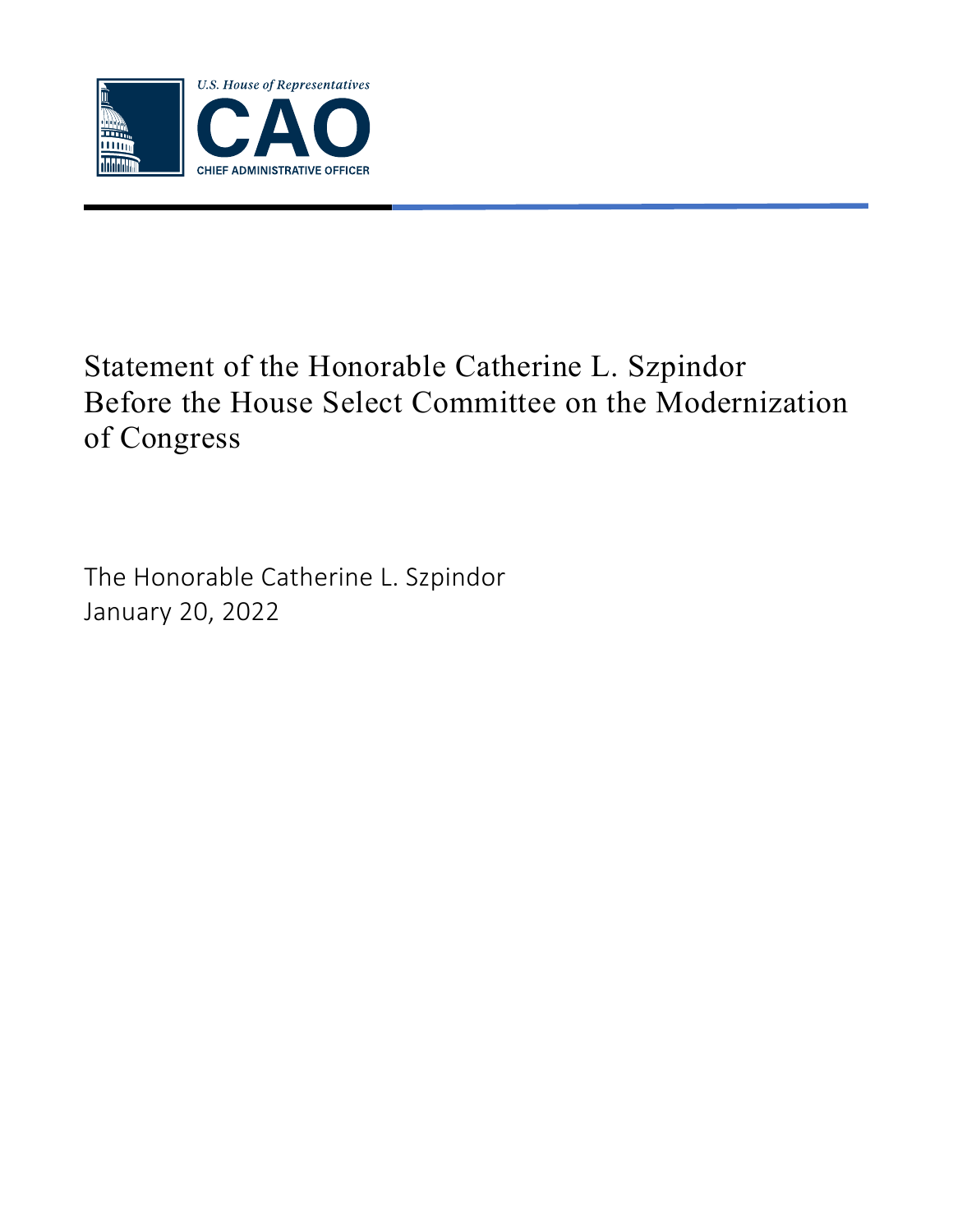Chairman Kilmer, Vice Chair Timmons, and Members of the Select Committee on the Modernization of Congress, thank you for the opportunity to discuss the progress that the Office of the Chief Administrative Officer (CAO) has made in implementing recommendations made by the Select Committee. I would also like to thank the Select Committee for the opportunity granted to the CAO to play an active role in the modernization of the U.S. House of Representatives.

The CAO has made significant progress on many of the recommendations set forth by the Select Committee. Today, I'd like to specifically highlight the work done by the talented staff who make up the CAO on recommendations related to the House Human Resources Hub, the Transition Aides Program, the Task Force on a Diverse and Talented House Workforce, the CAO Coach program, Member leadership training, the expansion of video and technology tool offerings across the House, accessibility of House websites for those with disabilities, digital signatures, and the House Digital Service team.

#### **HOUSE HUMAN RESOURCES HUB**

On August 9, 2021, the CAO officially launched the House Human Resources Hub (HR Hub), a one-stop-shop of human resource best practices. This first-of-its-kind site, originally launched with more than 30 hiring support resources, now contains over 90 resources, tools, and other references for employees who are responsible for hiring, developing, and retaining Hill staff.

Content within the HR Hub is organized into three categories: **Hiring, Developing**, and **Retaining**. **Hiring** content includes resources for recruiting and selecting new staff, setting and communicating salary and benefits information, onboarding new hires, and guidance for setting up an office. **Developing** content includes performance management resources to support supervisors and managers through formal staff evaluation, and professional growth resources to foster learning, career development, and professional development. **Retaining** content includes resources for engaging and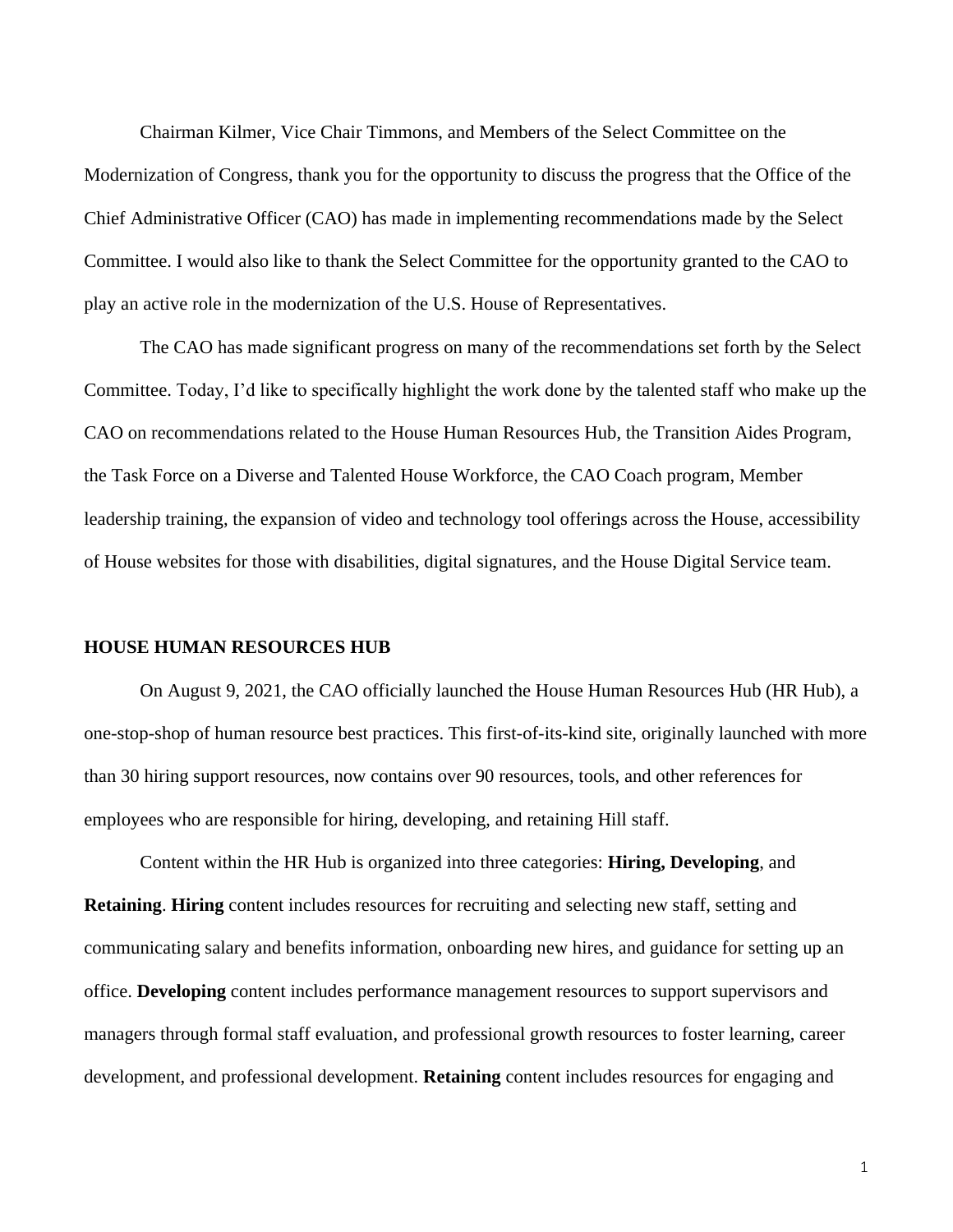supporting staff to foster a positive work environment, and resources for managing staff transitions to support the exit process and the retention of institutional knowledge.

We understand each Member, Committee, and Leadership office at the House is different. HR Hub resources are designed to be used as best practices, tips, and tools. They provide a solid foundation that offices are encouraged to utilize, adapt, and customize to meet their unique needs.

As of December 31, 2021, the House HR Hub had a total of 782 *unique* visitors and 5,092 total page visits. Resources from the Hub have been downloaded a total of 1,412 times, by 280 unique users. The HR Hub is a living resource, and it will continue to evolve and grow as new services and offerings are designed and deployed.

Over the next 12 months, we will continue to expand and enhance the HR Hub resources and services in partnership with Member offices, the Committee on House Administration, the Office of Diversity and Inclusion, and the Modernization Committee. We look forward to our continued collaboration on this effort throughout the year.

#### **TRANSITION AIDE PROGRAM**

In support of the  $117<sup>th</sup>$  Congressional Transition, and in accordance with the Select Committee's recommendation, the CAO launched the Transition Aide Program in November 2020 to provide each Member-elect with a CAO-paid staffer to assist with the logistics and operations needed to prepare new Members and their offices for the 117<sup>th</sup> Congress. Out of 61 Members-elect, 50 participated in the program, and the CAO's Office of Payroll and Benefits onboarded the 50 Transition Aides at the beginning of New Member Orientation.

During New Member Orientation, the Transition Aides participated in orientation briefings, including office setup briefings to learn the procedures for setting up both D.C. and district offices. Additionally, they attended a series of trainings, including two House financial curriculum trainings

2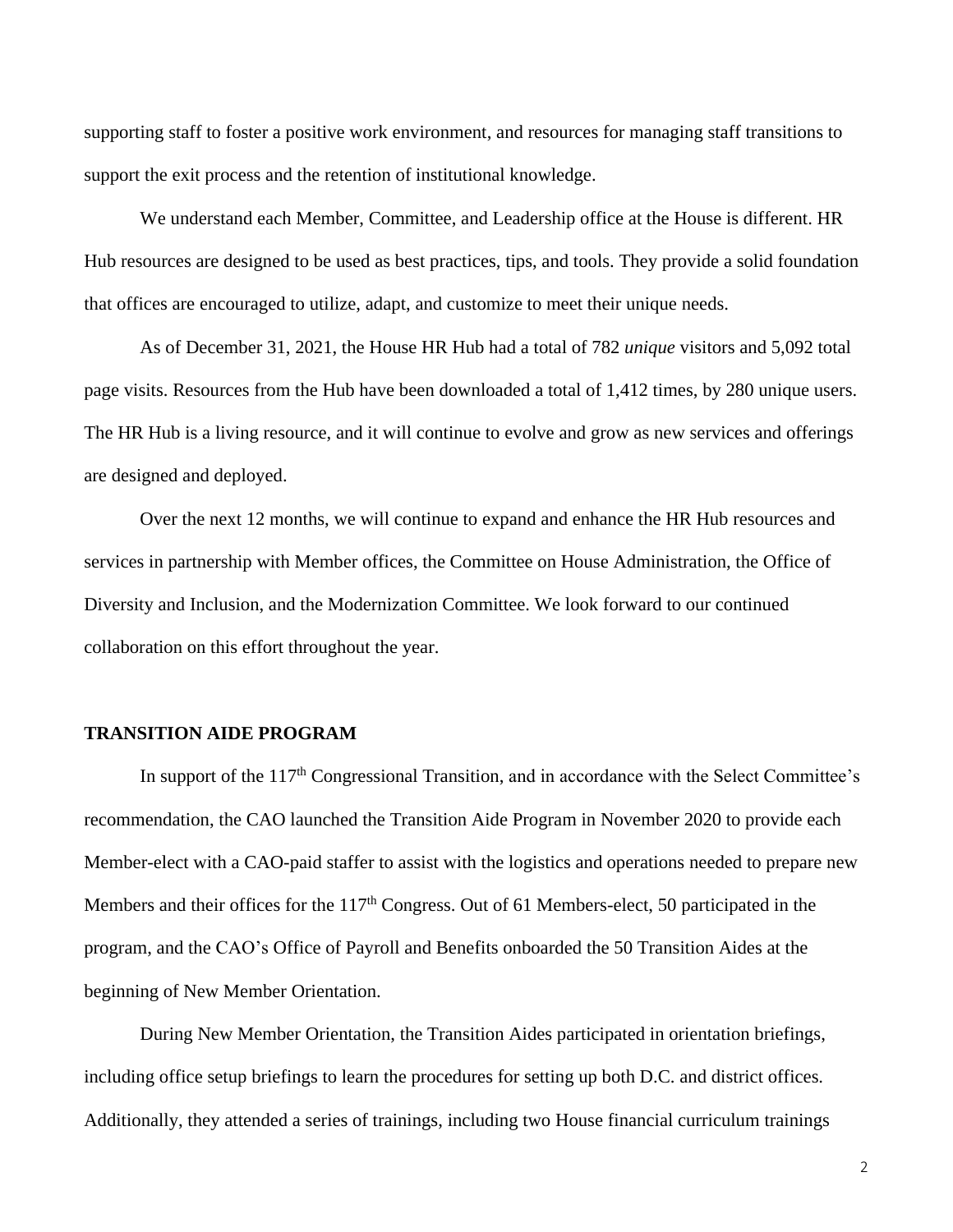offered by the Office of Finance. This training ensured Aides could assist the staff of Members-elect in completing their appointment packages for submission to the Office of Payroll and Benefits at the start of the 117<sup>th</sup> Congressional session.

Upon the conclusion of the Transition Aides' employment with the CAO, 47 of the 50 Aides were hired into various D.C. and district office roles by their respective Member offices and were able to hit the ground running at the start of the new Congress. The CAO has started planning for the 118<sup>th</sup> Congressional Transition and will be continuing this program for the next Member-elect class.

#### **TASK FORCE ON A DIVERSE AND TALENTED HOUSE WORKFORCE**

At the direction of the Subcommittee on Legislative Branch Appropriations, the CAO – in conjunction with the Select Committee, the Committee on House Administration, my fellow House Officers, and other stakeholders – established a Task Force on a Diverse and Talented House Workforce. The Task Force developed a charter establishing the high-level goals for the team with the aim of improving human resource management practices throughout the House, including improvements to how the House recruits, retains, and develops a diverse and talented workforce. By having these stakeholders and decisionmakers providing guidance and feedback to the Task Force, we are wellpositioned to prioritize our efforts and focus on initiatives that have the greatest impact for House employees.

The Task Force will build on the substantial progress the House has made in a variety of areas, including the Speaker raising the maximum annual rate of pay for staff; the Appropriations Committee working to fund increased staff salaries; and the Office of Diversity and Inclusion improving access to critical compensation and diversity information about the House workforce through its Compensation and Diversity Survey. The Task Force will enlist subject matter experts from across the House, including the CAO, the Sergeant at Arms, the Office of the Clerk, the Office of Diversity and Inclusion,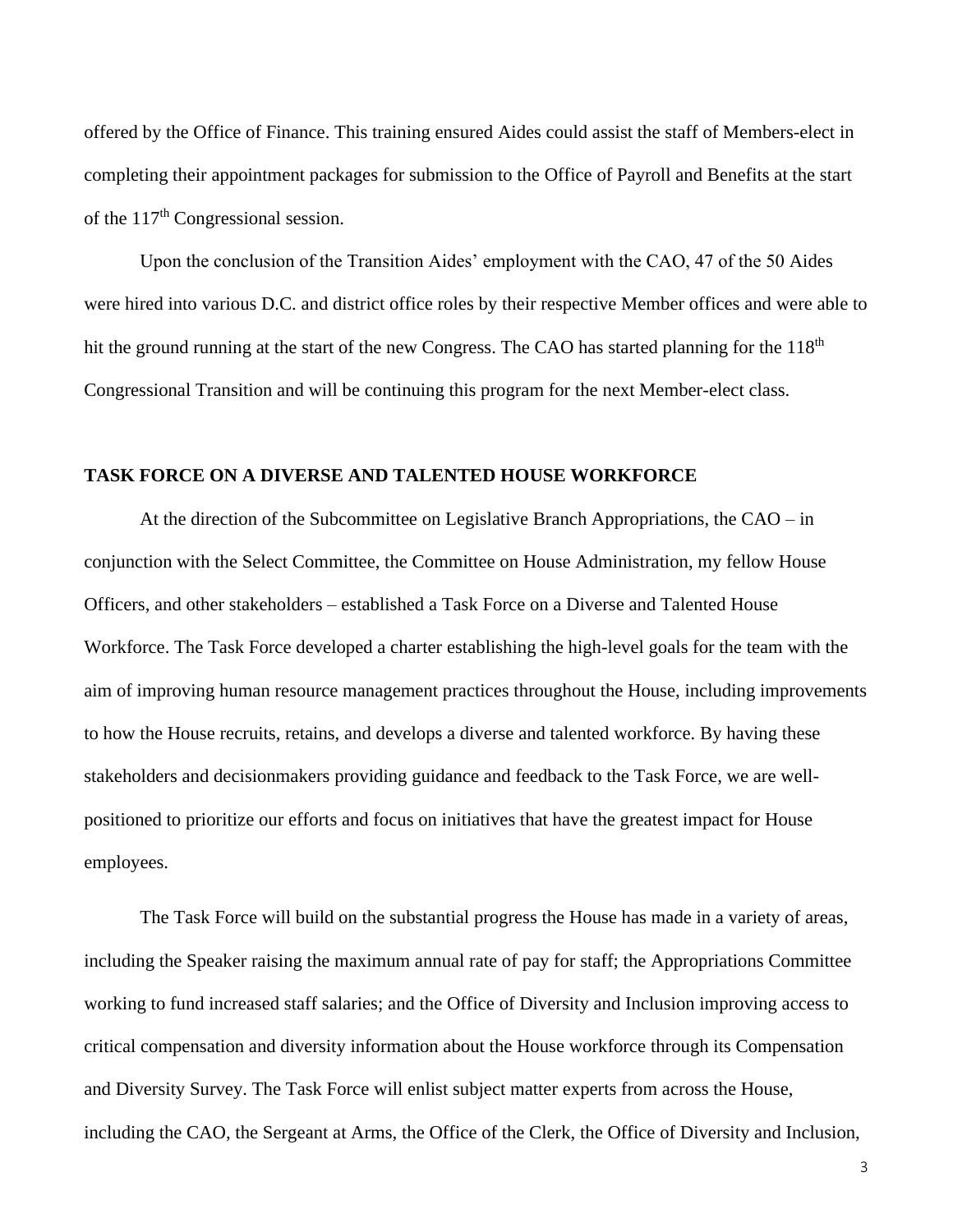the Office of Employee Advocacy, and the Office of Employment Assistance to continue this important work.

Currently, the Task Force is examining benefits, staff training, and possible improvements to data about our workforce, including compensation and diversity data. My staff and I look forward to our work with the Task Force and continuing to make the House a more open, inviting, and rewarding workplace for all staff.

## **CONGRESSIONAL STAFF ACADEMY – CAO COACH PROGRAM**

Our new staff training program, called CAO Coach, is a branch of the Congressional Staff Academy. CAO Coach was launched in June 2021, and the response has been overwhelmingly positive. CAO Coach aims to train staff to do their jobs in a way that is relevant, efficient, and dynamic. To date, we've hired four coaches, evenly split between parties. On staff, we have two experienced former Chiefs of Staff and two experienced former District Directors. In the coming months, we plan to add two recent Legislative Directors and further build out the program and its offerings.

The Coaches have "walked the walk" as staff and are acutely aware of what is required to succeed at the House. They have hosted highly attended programs featuring their colleagues as panelists on topics like *Coping with Emotional Casework*, *The Chief of Staff-District Director Relationship*, *De-Escalating Challenging Situations in a Congressional Office*, and *Parenting as a Staffer*. The Coaches are also creating a "101" video series for every job position in a House office, hosting staff networking events, helping to facilitate retreats, and providing customized trainings at the request of Member offices.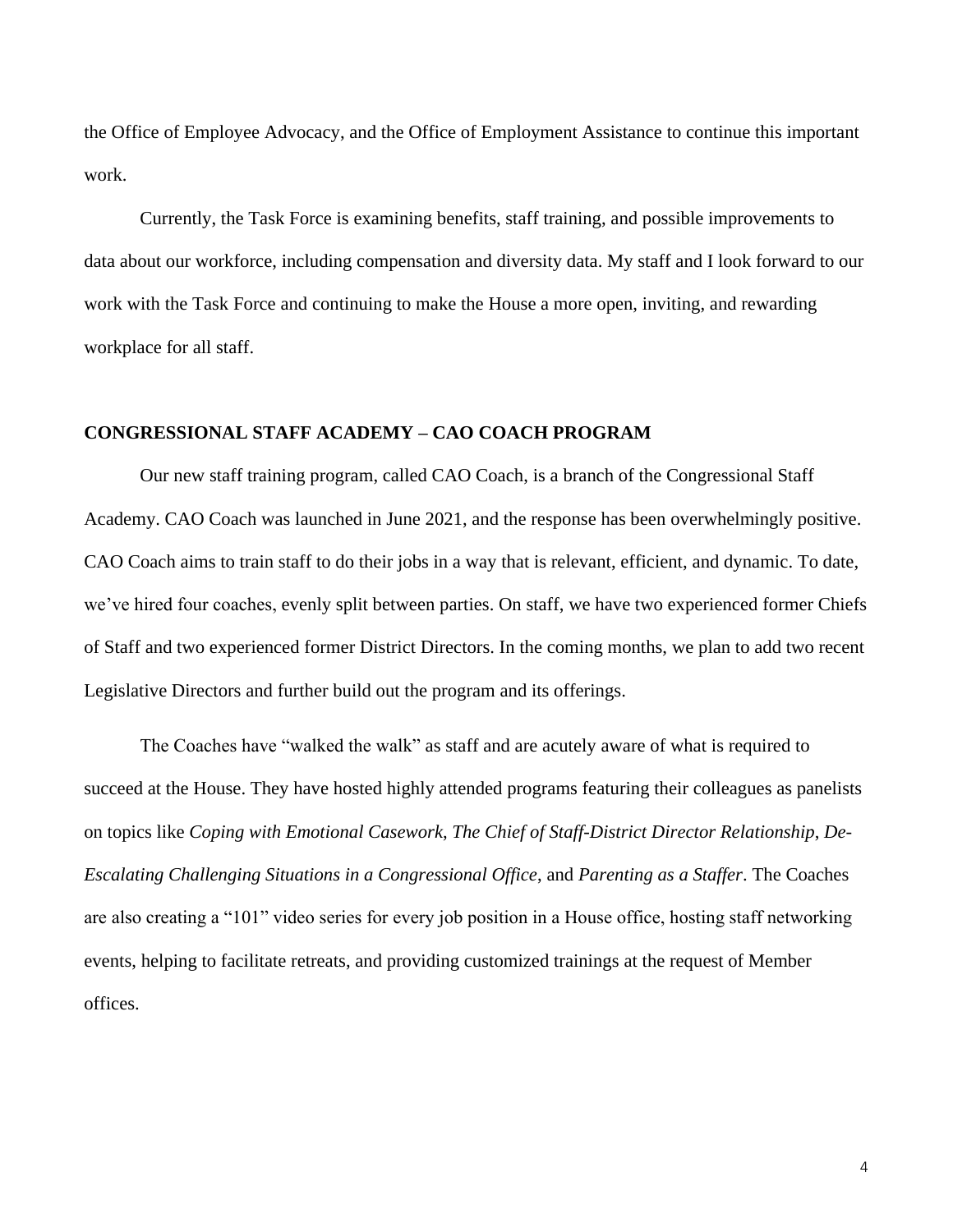They have collected and shared hundreds of best practice documents and videos with staff. A CAO Coach website that will host these materials and all of their recorded programming is currently under development.

The Coaches also do one-on-one sessions with staff. These sessions have proven to be far more popular than we anticipated. Since they began offering the sessions, the coaches have had more than 485 confidential sessions with individual staffers on topics ranging from managing office budgets and staff to approaching difficult casework to how to introduce a bill.

I appreciate and share the Modernization Committee's interest in training programs for both Members and staff. Congress will work better and we will retain more Members and staff if we train and support them. Too often, Members and staff become discouraged because they join the House without a strong understanding of Member office operations. The House has 441 offices that do the same work – work that is done nowhere outside of the offices on Capitol Hill and the districts. Time is often wasted with each office re-inventing the wheel because there's not enough institutional focus on House-specific job training.

# **CONGRESSIONAL LEADERSHIP ACADEMY FOR MEMBERS**

The CAO is implementing the Select Committee's recommendation to create a Congressional Leadership Academy to offer training specifically for Members. As we prepare to roll out this new program, the CAO is currently hiring and training a diverse team of world-class leadership consultants to work with Members on the leadership, management, and resiliency skills necessary to thrive in our challenging and dynamic environment. Stay tuned for much more information about this program later this month.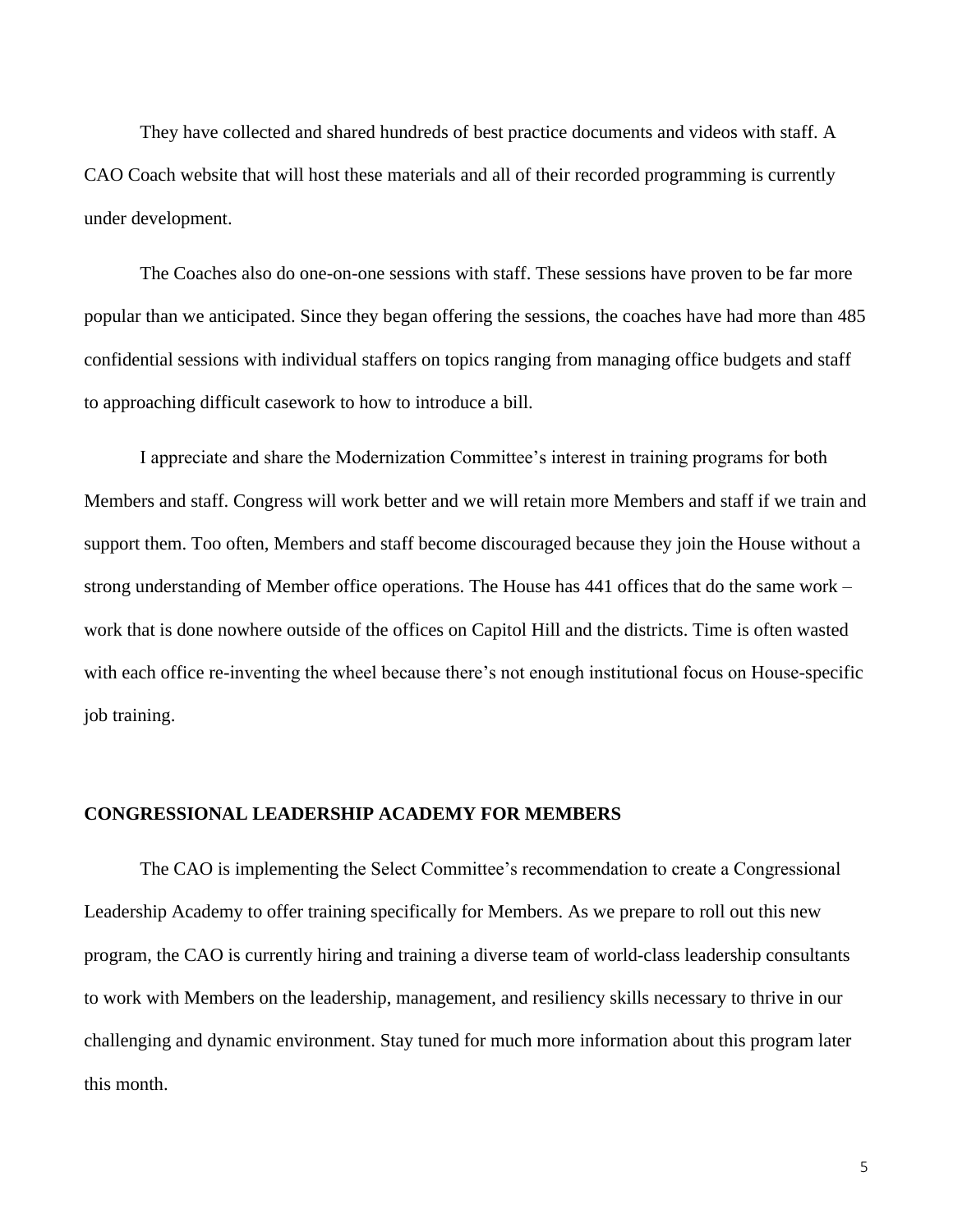#### **EXPANSION OF VIDEO, TECHNOLOGY, AND TELEWORK TOOLS**

The COVID-19 pandemic made robust and reliable video and telework tools critical to the operations of the House. In 2020, the CAO worked rapidly to acquire licenses for House offices to the popular, in-demand web conferencing tools Webex and Zoom. These platforms have ensured the continuity of House operations during the COVID-19 pandemic. Committees have been able to conduct hearings, business meetings, markups, and other events safely and remotely using these tools and with the support of the CAO's House Information Resources and House Recording Studio teams. Between May 2020 and December 2021, a total of 1,847 Committee events have been conducted using the Webex or Zoom platforms, including hearings, briefings, forums, official business meetings, markups, roundtables, and rehearsals.

Additionally, the implementation of the Webex web conferencing platform at the House made video counseling sessions possible for the House community, provided by the Office of Employee Assistance (OEA), starting in March 2021. This enabled staff to receive face-to-face support from OEA counselors from anywhere with an internet connection. To date, the OEA has conducted 825 video sessions, which encompasses 15 percent of its counseling sessions.

Microsoft Office 365, implemented fully across the House in August 2019, has ensured offices have access to work resources from anywhere at any time. The Microsoft Teams platform has facilitated remote meetings and collaboration for many House offices working remotely. From 2020 through 2021, nearly 475,000 Teams meetings were conducted for a total of 730,524 hours of meeting time among House Members and staff. Approximately 64 percent of those Teams meetings included video content. Over that same timeframe, more than 46.5 million messages were sent using the Teams platform. In 2021, more than 87,000 documents were shared with House staff actively collaborating on them.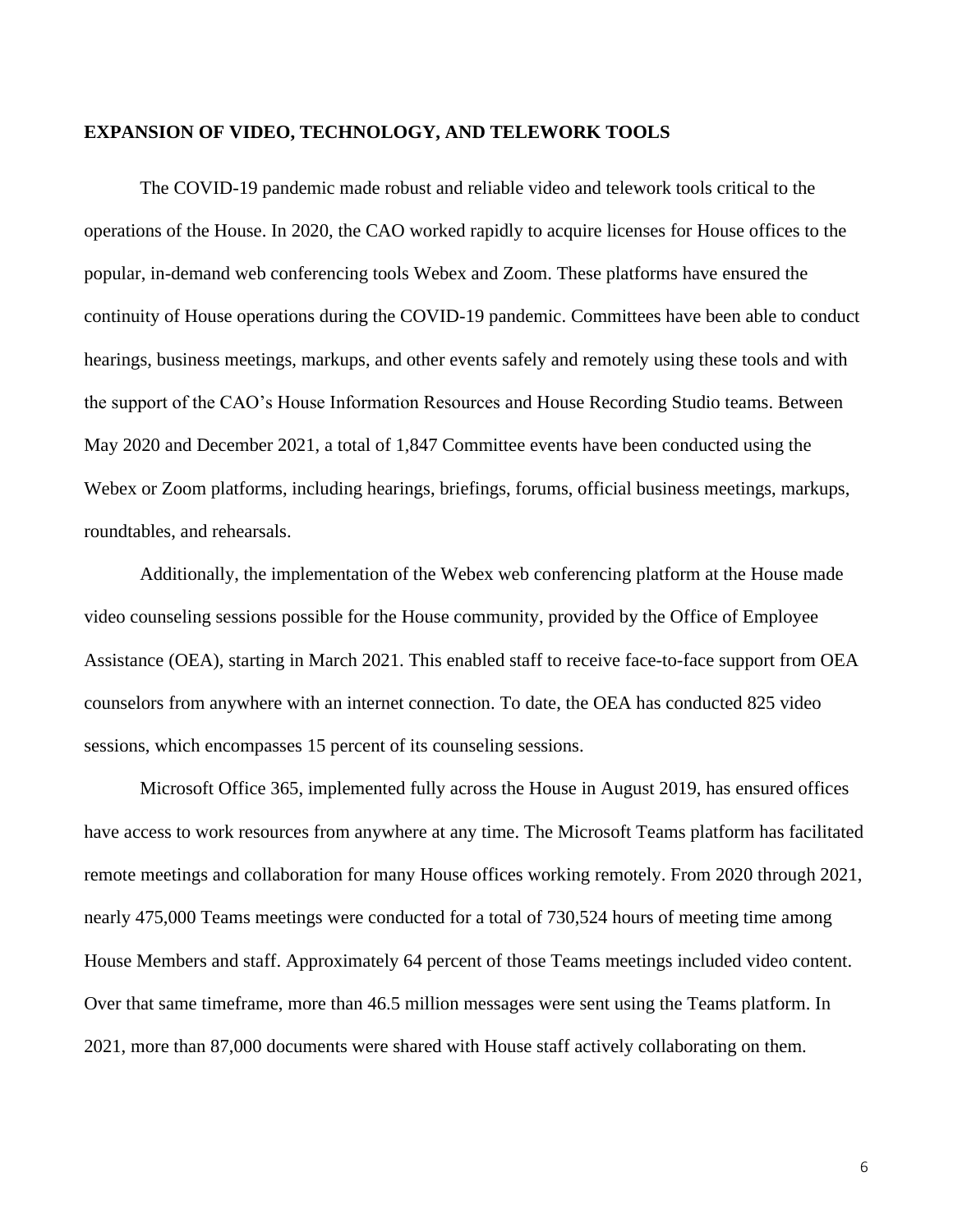#### **IMPROVING ACCESSIBILITY OF HOUSE WEBSITES**

To address the Select Committee's recommendation to improve access to Congressional websites for individuals with disabilities, the CAO's House Web Services team launched its Web Accessibility Program in September 2019 for House websites. Through the program, the Web Services team ensures that House websites are in compliance with statutory requirements aimed at improving access to Congressional websites for individuals with disabilities. Since the Web Accessibility Program launched, the team has remediated 508 Accessibility violations for the new platform on which Member websites run, as well as the underlying themes for those websites. The team has also remediated 82 Member websites and achieved a compliance score of 90 percent or above. The compliance score is determined through a third-party evaluation service that runs automated checks based on rules adopted by the Worldwide Web Consortium and determines how well websites meet international web content accessibility guidelines. A score of 90 percent is considered the equivalent of an "A" report card score, and it is our goal to meet or beat that score.

We will continue to run Member websites through accessibility remediation until all sites have been remediated for accessibility compliance. As we bring websites into compliance, they then shift into continuous monitoring via the House's third-party accessibility checker, which helps ensure the sites continue to meet or exceed our accessibility standards. To date, Web Services has enabled continuous monitoring for 138 House-managed Member, Committee, and Leadership websites and 20 vendordesigned websites.

To assist staff in House offices who manage their Member's or Committee's website, the Web Services team offered instructor-led web accessibility trainings and collaborated with the Congressional Staff Academy to design and publish an on-demand training option. In the year ahead, the Web Services and Staff Academy teams will continue to develop and improve these training opportunities, allowing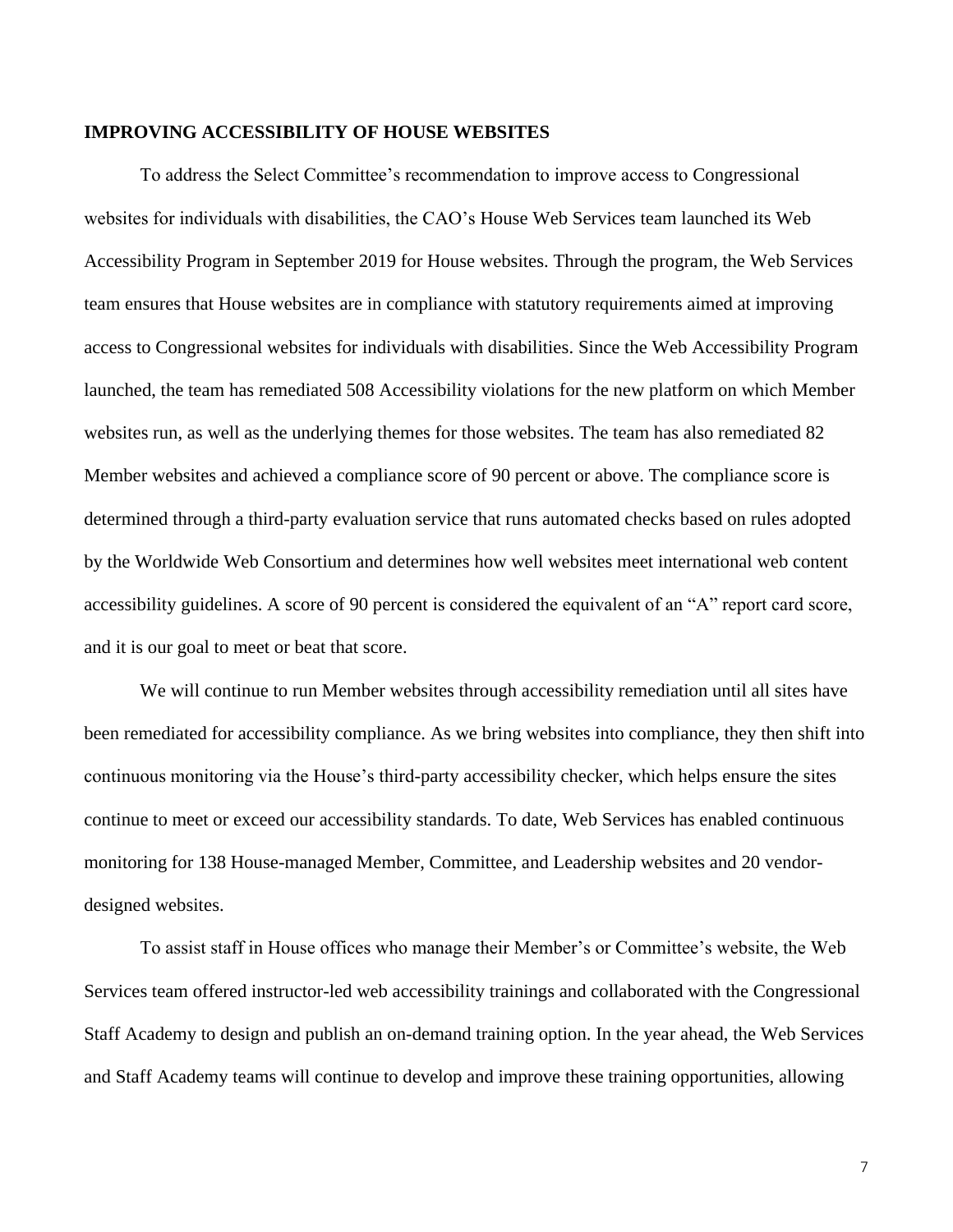House web content editors to maintain their websites in a manner that ensures accessibility for all individuals.

# **DIGITAL SIGNATURES**

To address the Select Committee's recommendations to expand the use of digital signatures for a majority of House business, CAO teams have made significant progress on a few different fronts: expanding the use of digital signatures for Congressional group letters, constituent correspondence, and administrative forms.

#### *Digital Signatures for Congressional Group Letters – Quill*

In May 2021, the CAO launched Quill, an e-signature platform used to create letters, gather signatures, and track progress of letters from start to finish. Quill was originally developed by the Senate and was modified for the House by the CAO. Quill provides a robust, secure, in-House platform to support group letters for Members of Congress. As of December 31, 2021, more than 430 Member and Committee offices were enrolled in Quill.

In late 2021, the Quill team collaborated with the Senate on updates to the system and created an advisory group with staff from Member and Committee offices that helped develop feature and functionality requests to improve Quill. As the annual Appropriations cycle ramps up during the months ahead, we are very pleased to be able to offer Quill as a tool for legislative staff who will be generating tens of thousands of Member group letters.

## *Electronic Signatures for Constituent Casework*

To simplify the workflow of submitting and receiving casework and privacy release forms, House Web Services introduced a digital signature capability in 2019 for submitting these forms on Member websites to reduce processing requirements for offices and to streamline constituents'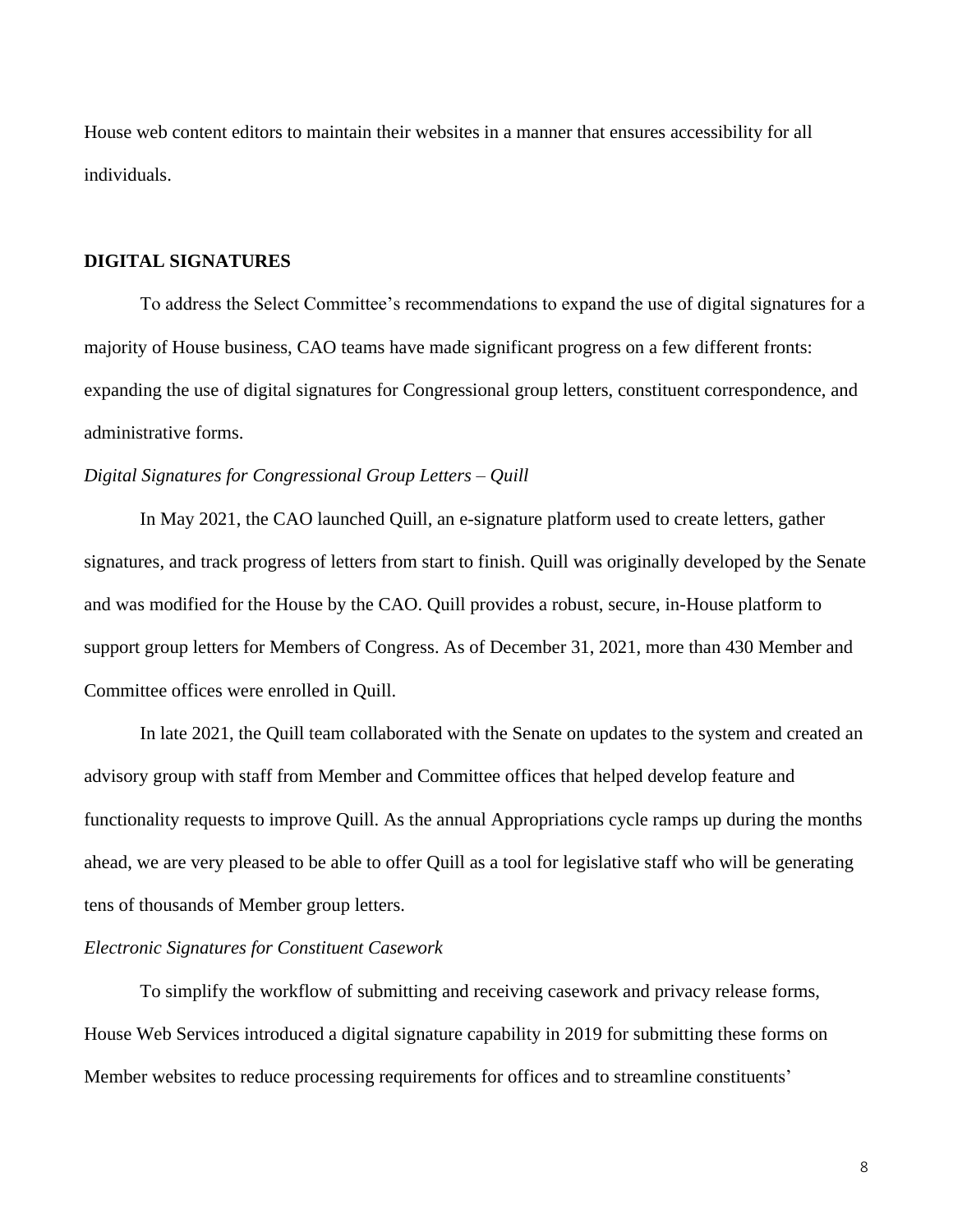experiences in working with Member offices. These forms are currently used on 265 Member office websites.

In 2021, House Web Services updated the Digital Privacy Release Form for IRS-related casework to include a new section for businesses to enter their information for IRS inquiries, along with other essential updates, such as requests for tax years, additional IRS forms, and whether another elected official was contacted. Implementation of digital signature options for forms, such as the ones mentioned above, helps to simplify the casework process for constituents and Member offices alike. *Electronic Signatures for Administrative House Forms*

The CAO has also initiated a project to modernize and simplify many of its administrative forms that require a Member signature, such as payroll, Student Loan Repayment Program, and inventory forms. The forms will be streamlined and simplified through a modern development platform that provides notifications and online form approval, including approval via email. Once completed, the forms – and their accompanying electronic signatures – will be stored in the system of record for the lifecycle of the form. This new administrative form system is scheduled to be implemented this year using our most-used form, the Payroll Authorization Form.

#### **HOUSE DIGITAL SERVICE**

The Select Committee has issued several recommendations related to improving Member access to innovative technology tools that enhance their offices' operations. In response to these recommendations, the CAO is building an innovative House Digital Service team of technology experts skilled in customer relations and business analysis, design, and implementation. Our intention is to leverage fellows from other agencies and the private sector – as appropriate – and expand the House Digital Service team over time.

The House Digital Service team's responsibilities will be: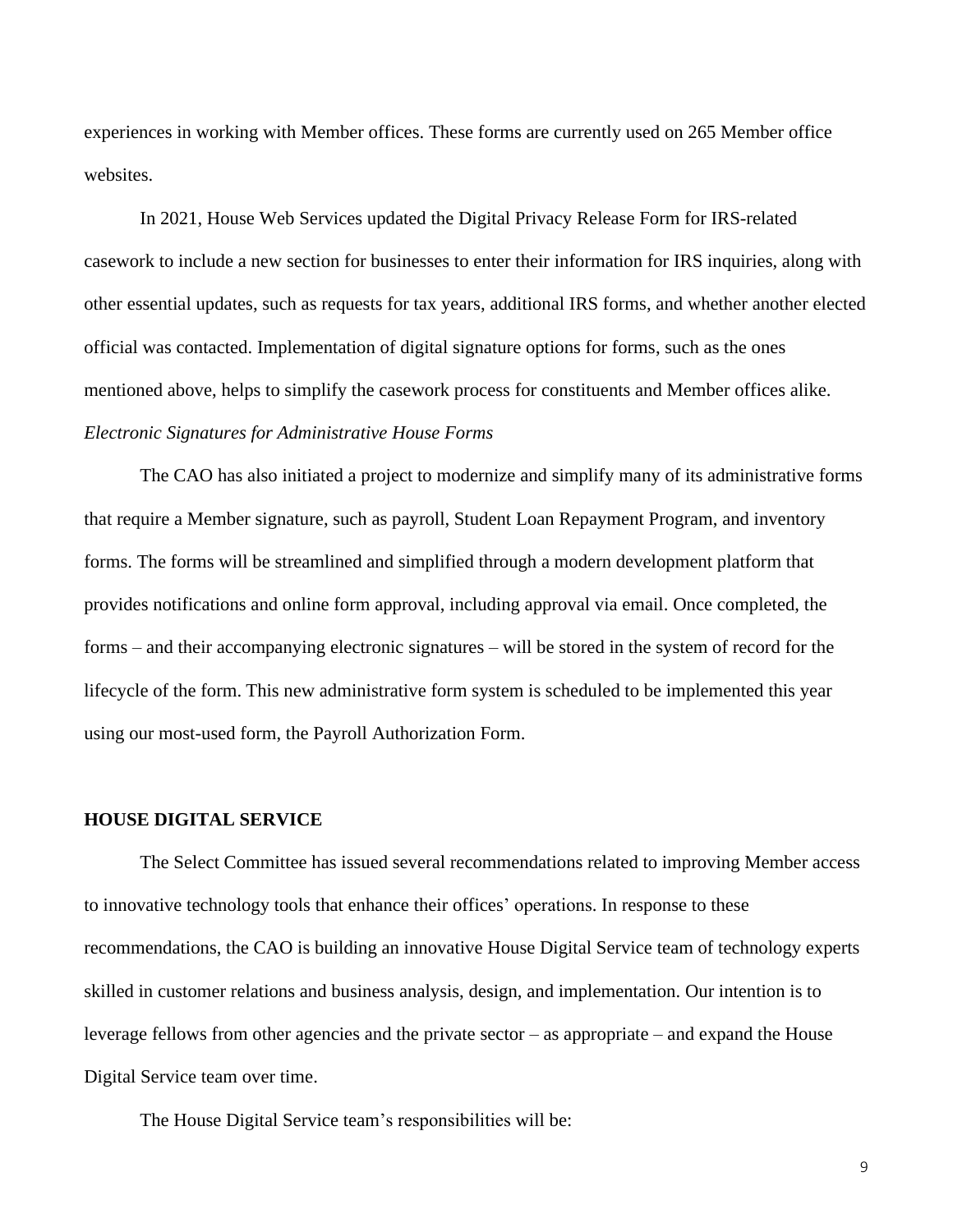- Identifying and delivering intuitive solutions that improve on Member offices' most significant challenges.
- Bringing ideas and methodologies from the private sector into spaces within the House that have more freedom to experiment and iterate.
- Leveraging modern development stacks to rapidly prototype and build production-grade software and deliver better products and services to the House.

Currently, the CAO is leading a procurement process with the intention to recommend the acquisition of an industry-leading, cloud-based Constituent Relationship Management platform (or constituent database) that provides Members with modern and innovative tools to manage their constituent engagement. Once awarded, the Digital Service team will assume a major role in the implementation and development of this new platform.

# **CHALLENGES TO PROGRESS**

The CAO, House leadership, and our partners across the House have made substantial progress on these modernization efforts. The Legislative Branch Appropriations Subcommittee has established a modernization account that we have used to fund initiatives. We have also established very effective working relationships among decisionmakers, including the Select Committee, that informs how we prioritize our work. During the past year, the CAO has also improved our project portfolio and project management processes. We analyze initiatives based on their value to the House and whether they will advance modernization recommendations.

However, some of the recommendations require significant ongoing funding, such as modernization of the House payroll system, expanding benefits to House employees, or creating new programs or services for Members and staff. We will not be able to accomplish everything at once. In many ways, how we prioritize these recommendations is almost as important as the recommendations